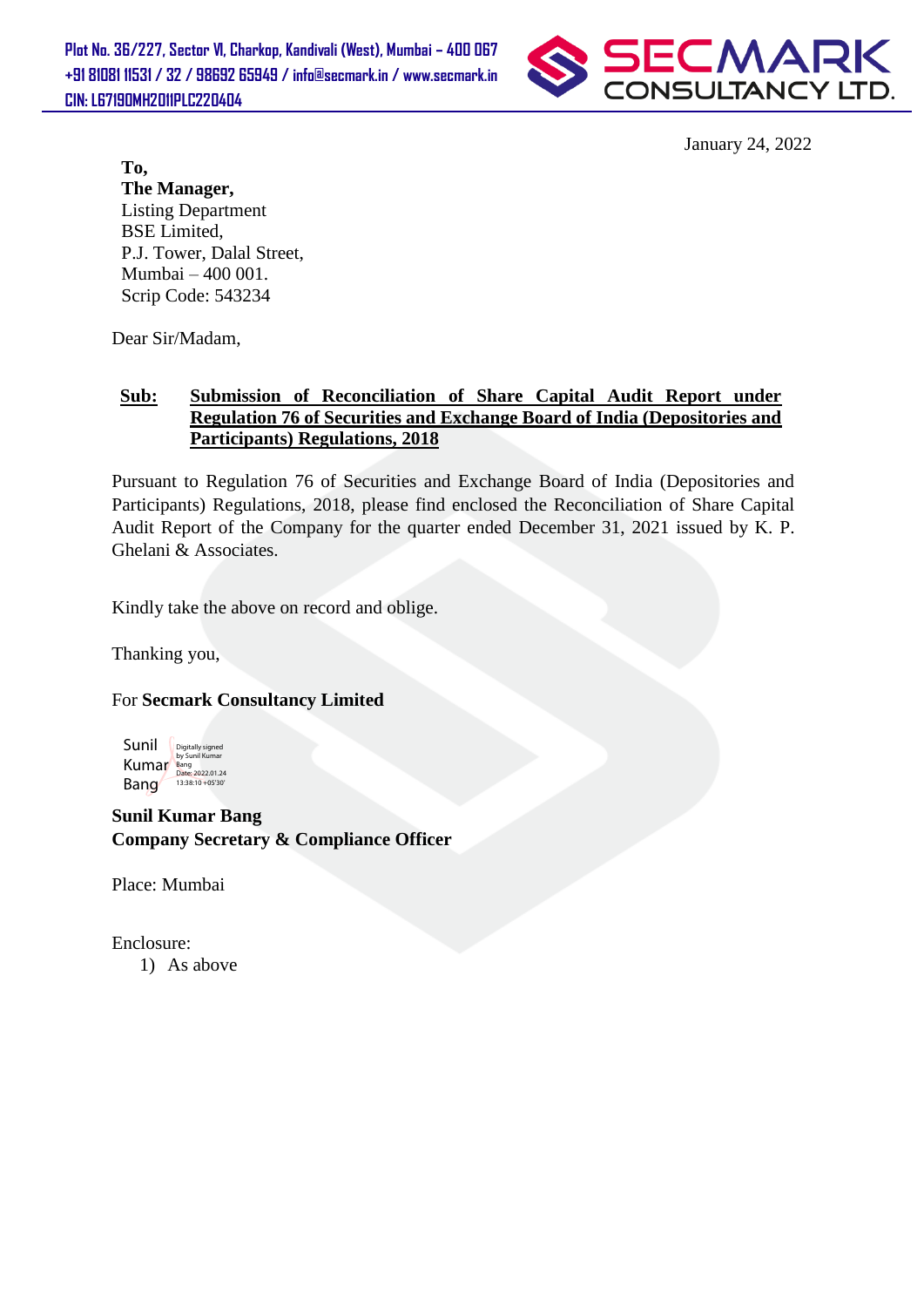

## K. P. Ghelani & Associates **Company Secretaries**

### To, The Board of Directors, SECMARK CONSULTANCY LIMITED

- 1, For Quarter ended
- 2. ISIN
- 3. Face Value
- 4. Name of the company
- 5. Registered Office Address

6. correspondence Address

- 7. Telephone & Fax Nos,
- 8.

## 31.12.202r.

INEOBTM01013

RS. 10/- (RUPEES TEN ONLY)

### SECMARK CONSULTANCY LIMITED

PLOT NO 36/227, RDP-10, CTS-1C/1/640, SECTOR-6, CHARKOP,<br>NR. AMBAMATA MANDIR, KANDIVALI - WEST, MUMBAI -400 067, MAHARASHTRA.<br>AS ABOVE

Tel.: + 91 9820463889 cs@secmark.in

Number of shares

- 9. Names of the Stock Exchanges where the company's securities are listed: BSE LIMITED (SME PLATFORM)
- $10.$
- 10. Issued Capital<br>11. Listed Capital (Exchange wise)

| 4124000 | 100.00 |
|---------|--------|
| 4124000 | 100.00 |
| 707003  | 17.14  |
| 3416997 | 82.86  |

0

% of Total Issued Capital

N.A.

- 12. Held in dematerialized form in CDSL<br>13. Held in dematerialized form in NSDL<br>14. Physical
- 
- 15. Total No. of shares (12+13+14)

| 24000 |
|-------|
|       |

16. Reason for difference if any, between  $(10 \& 11)$ ,  $(10 \& 15)$ ,  $(11 \& 15)$ 

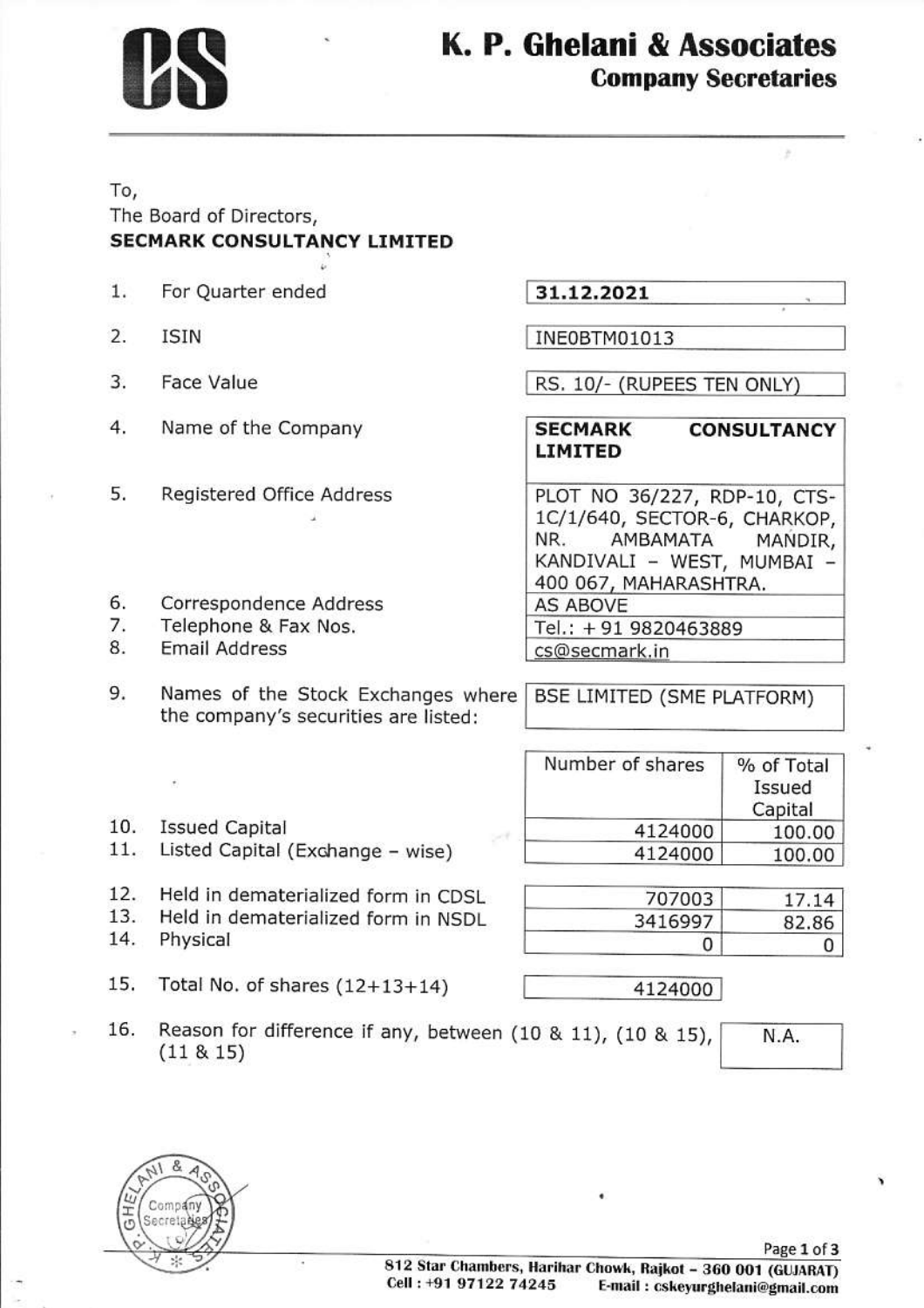17. Certifying the details of changes in share capital during the quarter under consideration as per table below:

| Particulars<br>*** | Shares | for<br>listing | Stock<br>Exchange<br>s (Specify   CDSL<br>Names) | intimate intimate<br>to   d<br>d | <b>NSDL</b> | No. of Applied   Listing on   Whether   Whether   In-principal<br>approval<br>to   Pending<br>∘for ∣<br>SE<br>(Specify)<br>Names) |
|--------------------|--------|----------------|--------------------------------------------------|----------------------------------|-------------|-----------------------------------------------------------------------------------------------------------------------------------|
|                    |        |                | N.A.                                             |                                  |             |                                                                                                                                   |

\*\*\* Rights, Bonus, Preferential Issue, ESOPs, Amalgamation, Conversion Buyback, Capital Reduction, forfeited, any other (to specify)

18. Register of Members is updated (Yes / No) If Not, updated up to which date

| in a |  |
|------|--|

N.A.

- Reference of Previous quarter with regards to excess 19. dematerialized shares, if any
- 20. Has the Company resolved the matter mentioned in point no. N.A. 19 above in the current quarter? If not, reason why?
- 21. Mentioned the total no. of requests, if any, confirmed after 21 days and the total no. of requests pending beyond 21 days with the reason for delay:

| Total No. of demat<br>Requests   | No. of<br>requests | No. of<br>Shares | Reason for delay |
|----------------------------------|--------------------|------------------|------------------|
| Confirmed after 21 days          | NIL                | NIL              | N.A.             |
| Pending for more than 21<br>days | NIL                | NIL              | N.A.             |

| 22. | Name, telephone & Fax No. of the<br>Compliance officer of the Company | MR. SUNIL KUMAR BANG<br><b>COMPANY SECRETARY</b><br>MEM. NO. A17808<br>Tel.: +91 9820463889 |
|-----|-----------------------------------------------------------------------|---------------------------------------------------------------------------------------------|
|     |                                                                       | sunil@secmark.in                                                                            |

Name, Address, Tel. & Fax No., Reg. 23. **KEYUR GHELANI** No. of the Auditor **COMPANY SECRETARY** 812, STAR CHAMBERS, HARIHAR CHOWK, RAJKOT - 360 001 GUJARAT, INDIA TEL NO. +91 97122 74245